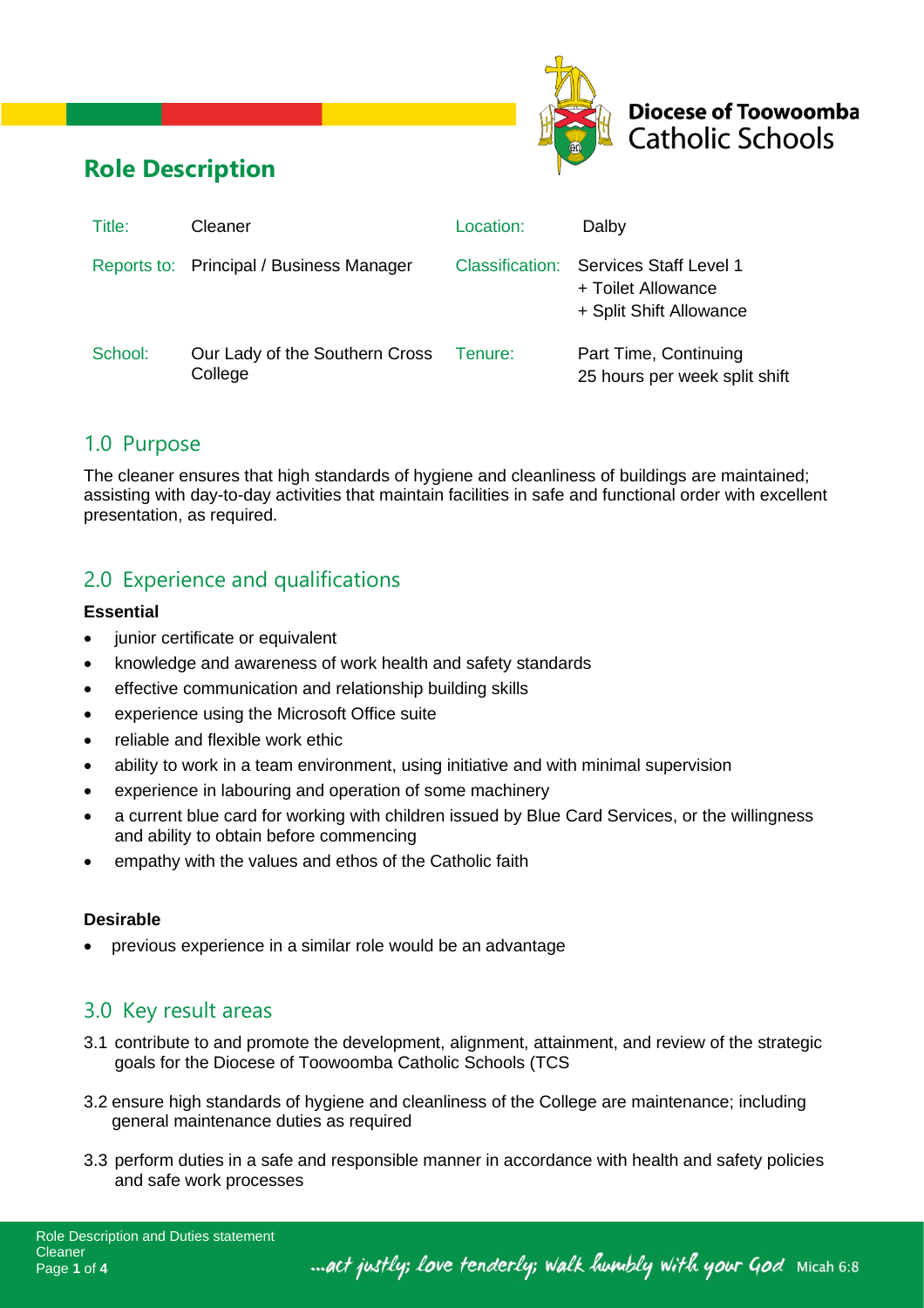- 3.4 collaborate and communicate with others to ensure high professional standards are met
- 3.5 complete other duties that are directed as needs change or grow if the duties are consistent with the purpose of this position and any relevant legal and/or industrial obligations

### 4.0 Statement of responsibility

While at work the role holder must

- take reasonable care for his or her own health and safety
- take reasonable care that his or her acts or omissions do not adversely affect the health and safety of other persons
- comply, so far as the role holder is reasonably able, with any reasonable instruction that is given by the person conducting the business or undertaking to allow the person to comply with the Work Health and Safety Act
- cooperate with any reasonable policy or procedure of the person conducting the business or undertaking relating to health or safety at the workplace that has been notified to workers.

### 5.0 Statement of duties

The information detailed above is an accurate reflection of this role. Attached to this role description is a duties statement that covers a selection of activities in which the incumbent might engage. The list is neither prescriptive nor exhaustive.

### 6.0 Reporting and other relationships

The Cleaner reports directly to the Principal. Other significant relationships exist with the Facilities Coordinator, the Business Manager, the College Leadership Team, members of the Toowoomba Catholics Schools Office, the Executive Director, and the members of the Executive Leadership Team (ELT)

### 7.0 Statement of duties

The information detailed above is an accurate reflection of this role. Attached to this role description is a duties statement that covers a selection of activities in which the incumbent might engage. The list is neither prescriptive nor exhaustive

... act justly; love tenderly; walk humbly with your God Micah 6:8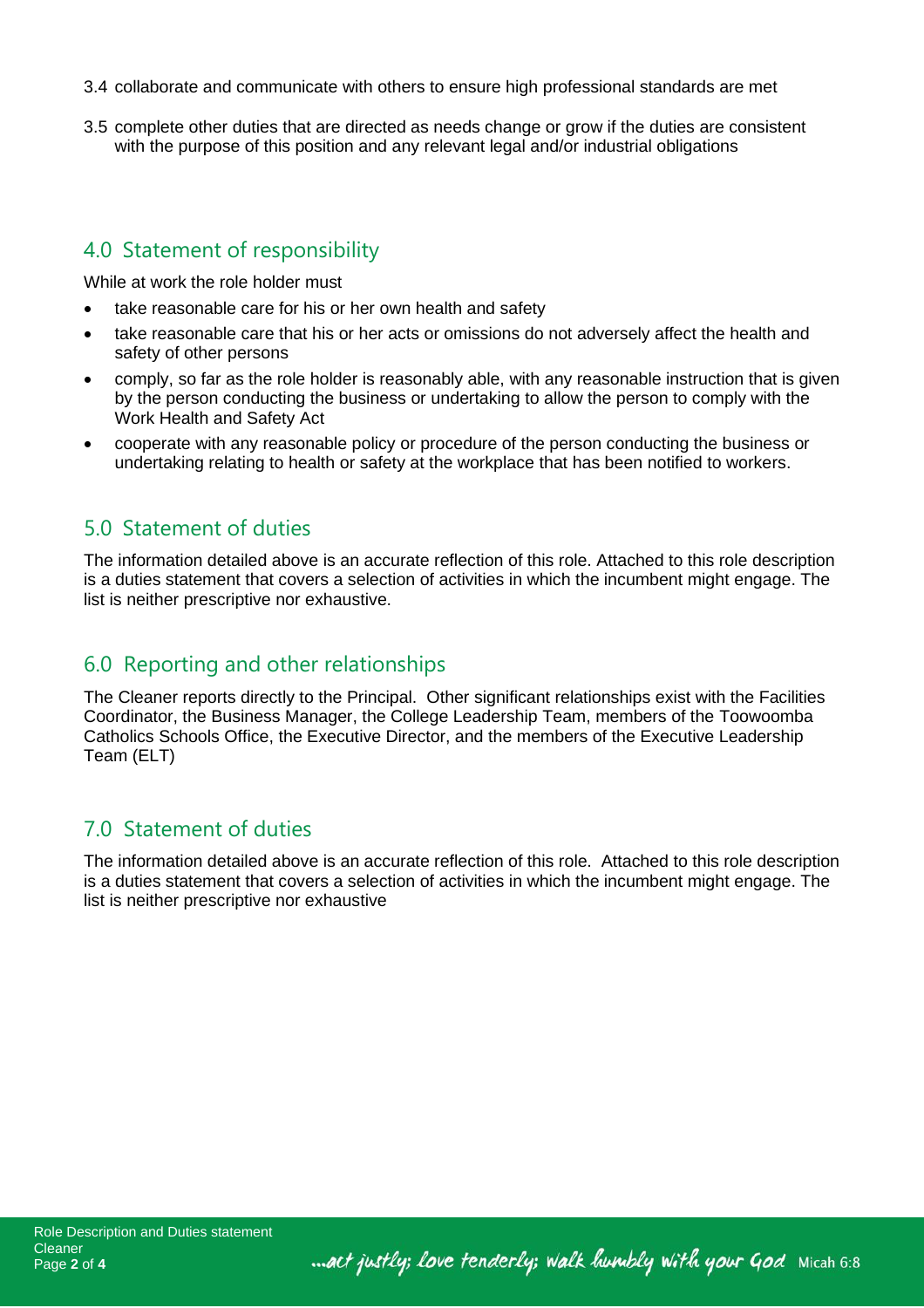# **Duties statement**

### Cleaner (Level 1)

- **3.1 Contribute to and promote the development, alignment, attainment and review of the School Strategy and the strategic goals of the Diocese of Toowoomba Catholic Schools (TCS)**
- contribute as a member of the school to achieving the strategies set out in both the School Strategy and the TCS Strategic Plan
- provide information and assistance in line with the school's policies, procedures, and guidelines
- attend professional development as appropriate
- **3.2 Ensure high standards of hygiene and cleanliness of the College are maintained; including general maintenance duties as required**
- undertake cleaning activities to ensure the College is maintained to an excellent standard; ensuring it provides a professional impression to all visitors, parents, students, and staff
- scheduled cleaning tasks including, but not limited to
	- o mop, vacuum and dust classrooms, staff rooms, and administration areas
	- o general classroom and facilities cleaning
	- o dust and wipe windowsills, benches, surfaces, and desks
	- o clean windows, mirrors, and glass doors
	- o clean, disinfect urinals, toilets, hand basins and hose, sweep toilet blocks
	- o replenish toilet paper, soap dispensers and paper towels
	- o remove cobwebs
	- o hose, sweep or pressure clean undercover, outdoor, steps and walkways areas
	- o clean drink troughs
	- o empty classroom, office and toilet bins into wheelie bins
	- o maintain simple records of all work performed
- perform non-scheduled and emergency cleaning as required
- vacuuming, blowing and misting using commercial backpack vacuums, misters and blowers
- receive cleaning goods and distribute to appropriate storage
- assist and complete labouring activities or operate machinery as required

#### **3.3 Perform duties in a safe and responsible manner in accordance with health and safety policies and safe work processes**

- wear supplied personal protective equipment (PPE)
- be familiar with the Safety Data Sheet (SDS) for any chemicals used
- seek approval from the principal prior to purchasing chemicals or equipment
- check the work area for hazards, identify and report all hazards or unsafe conditions to the principal, and minimise the risk of injury to yourself, other people, and property
- participate in the annual work health and safety (WHS) auditing process
- attend WHS education and training opportunities as requested, and apply the learning

... act justly; love tenderly; walk humbly with your God Micah 6:8